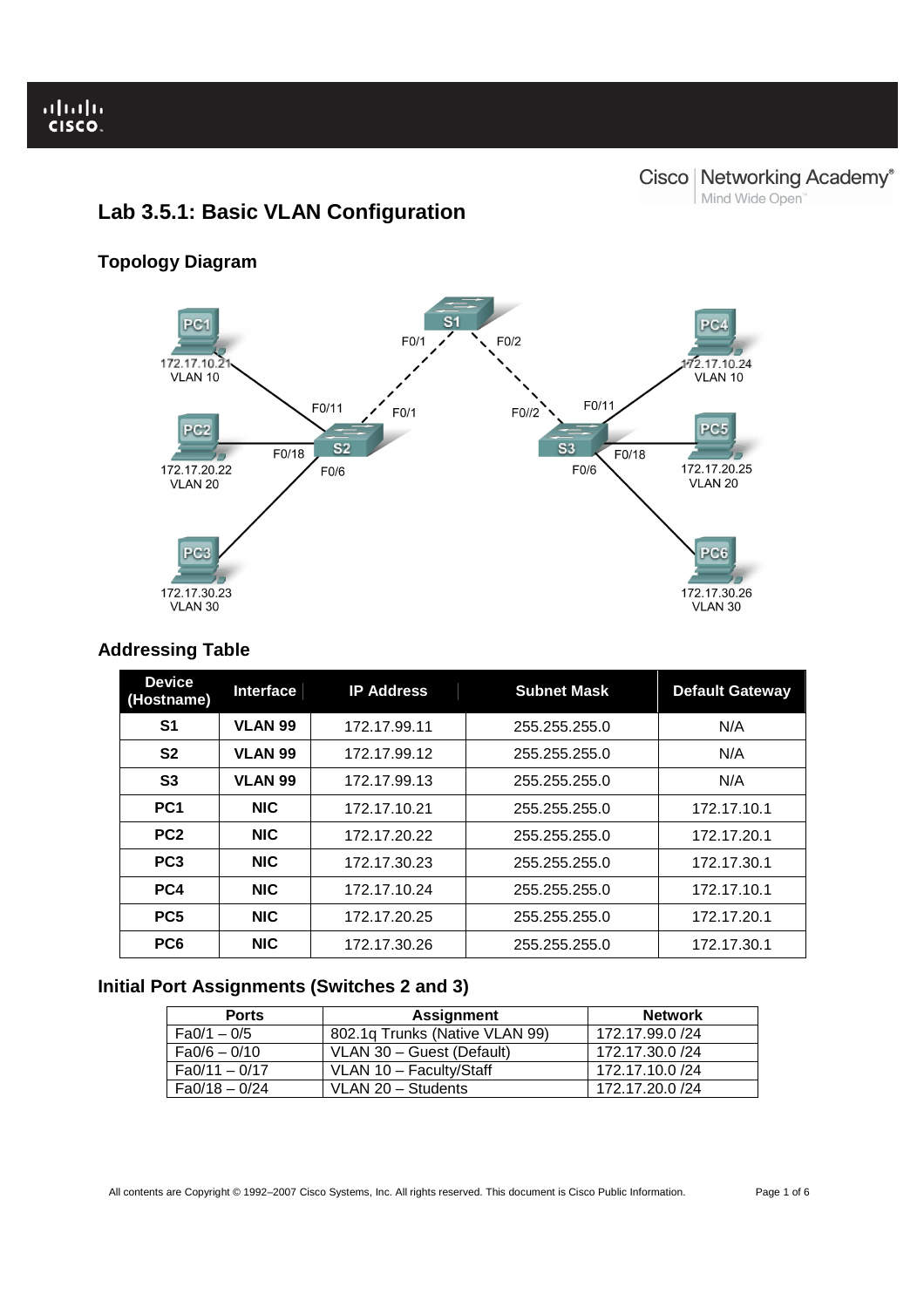# **Learning Objectives**

Ī

Upon completion of this lab, you will be able to:

- Cable a network according to the topology diagram
- Erase the startup configuration and reload a switch to the default state
- Perform basic configuration tasks on a switch
- Create VLANs
- Assign switch ports to a VLAN
- Add, move, and change ports
- Verify VLAN configuration
- Enable trunking on inter-switch connections
- Verify trunk configuration
- Save the VLAN configuration

# **Task 1: Prepare the Network**

## **Step 1: Cable a network that is similar to the one in the topology diagram.**

You can use any current switch in your lab as long as it has the required interfaces shown in the topology.

Note: If you use 2900 or 2950 switches, the outputs may appear different. Also, certain commands may be different or unavailable.

# **Step 2: Clear any existing configurations on the switches, and initialize all ports in the shutdown state.**

If necessary, refer to Lab 2.5.1, Appendix 1, for the procedure to clear switch configurations.

It is a good practice to disable any unused ports on the switches by putting them in shutdown. Disable all ports on the switches:

```
Switch#config term
Switch(config)#interface range fa0/1-24
Switch(config-if-range)#shutdown
Switch(config-if-range)#interface range gi0/1-2
Switch(config-if-range)#shutdown
```
# **Task 2: Perform Basic Switch Configurations**

## **Step 1: Configure the switches according to the following guidelines.**

- Configure the switch hostname.
- Disable DNS lookup.
- Configure an EXEC mode password of **class**.
- Configure a password of **cisco** for console connections.
- Configure a password of **cisco** for vty connections.

### **Step 2: Re-enable the user ports on S2 and S3.**

```
S2(config)#interface range fa0/6, fa0/11, fa0/18 
S2(config-if-range)#switchport mode access
```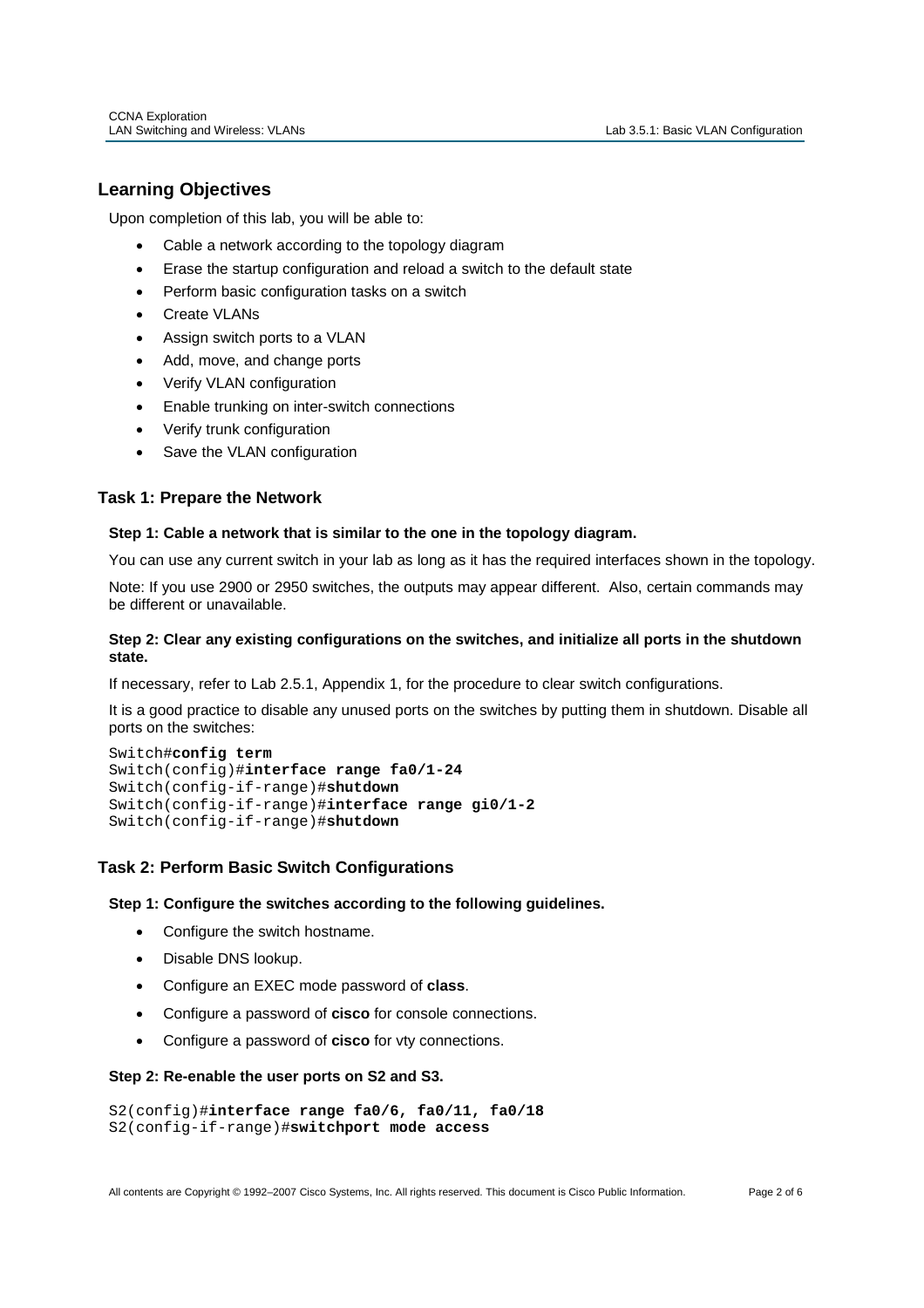```
S2(config-if-range)#no shutdown
```

```
S3(config)#interface range fa0/6, fa0/11, fa0/18 
S3(config-if-range)#switchport mode access 
S3(config-if-range)#no shutdown
```
# **Task 3: Configure and Activate Ethernet Interfaces**

## **Step 1: Configure the PCs.**

You can complete this lab using only two PCs by simply changing the IP addressing for the two PCs specific to a test you want to conduct. For example, if you want to test connectivity between PC1 and PC2, then configure the IP addresses for those PCs by referring to the addressing table at the beginning of the lab. Alternatively, you can configure all six PCs with the IP addresses and default gateways.

# **Task 4: Configure VLANs on the Switch**

### **Step 1: Create VLANs on switch S1.**

Use the **vlan** vlan**-**id command in global configuration mode to add a VLAN to switch S1. There are four VLANS configured for this lab: VLAN 10 (faculty/staff); VLAN 20 (students); VLAN 30 (guest); and VLAN 99 (management). After you create the VLAN, you will be in vlan configuration mode, where you can assign a name to the VLAN with the **name** vlan name command.

| S1(config)# <b>vlan 10</b>                 |  |
|--------------------------------------------|--|
| S1(config-vlan)# <b>name faculty/staff</b> |  |
| S1(config-vlan)# <b>vlan 20</b>            |  |
| S1(config-vlan)#name students              |  |
| S1(config-vlan)# <b>vlan 30</b>            |  |
| S1(config-vlan)#name guest                 |  |
| S1(config-vlan)# <b>vlan 99</b>            |  |
| S1(config-vlan)#name management            |  |
| S1(confiq-vlan)# <b>end</b>                |  |
| S1#                                        |  |

## **Step 2: Verify that the VLANs have been created on S1.**

Use the **show vlan brief** command to verify that the VLANs have been created.

#### S1#**show vlan brief**

| VLAN Name |                           | Status           | Ports                                                                                                                                                                                                                                                           |
|-----------|---------------------------|------------------|-----------------------------------------------------------------------------------------------------------------------------------------------------------------------------------------------------------------------------------------------------------------|
| 1         | default                   | active           | $Fa0/1$ , $Fa0/2$ , $Fa0/4$ , $Fa0/5$<br>$Fa0/6$ , $Fa0/7$ , $Fa0/8$ , $Fa0/9$<br>$Fa0/10$ , $Fa0/11$ , $Fa0/12$ , $Fa0/13$<br>$Fa0/14$ , $Fa0/15$ , $Fa0/16$ , $Fa0/17$<br>$Fa0/18$ , $Fa0/19$ , $Fa0/20$ , $Fa0/21$<br>Fa0/22, Fa0/23, Fa0/24, Gi0/1<br>Gi0/2 |
| 10<br>20  | faculty/staff<br>students | active<br>active |                                                                                                                                                                                                                                                                 |
| 30        | quest                     | active           |                                                                                                                                                                                                                                                                 |
| 99        | management                | active           |                                                                                                                                                                                                                                                                 |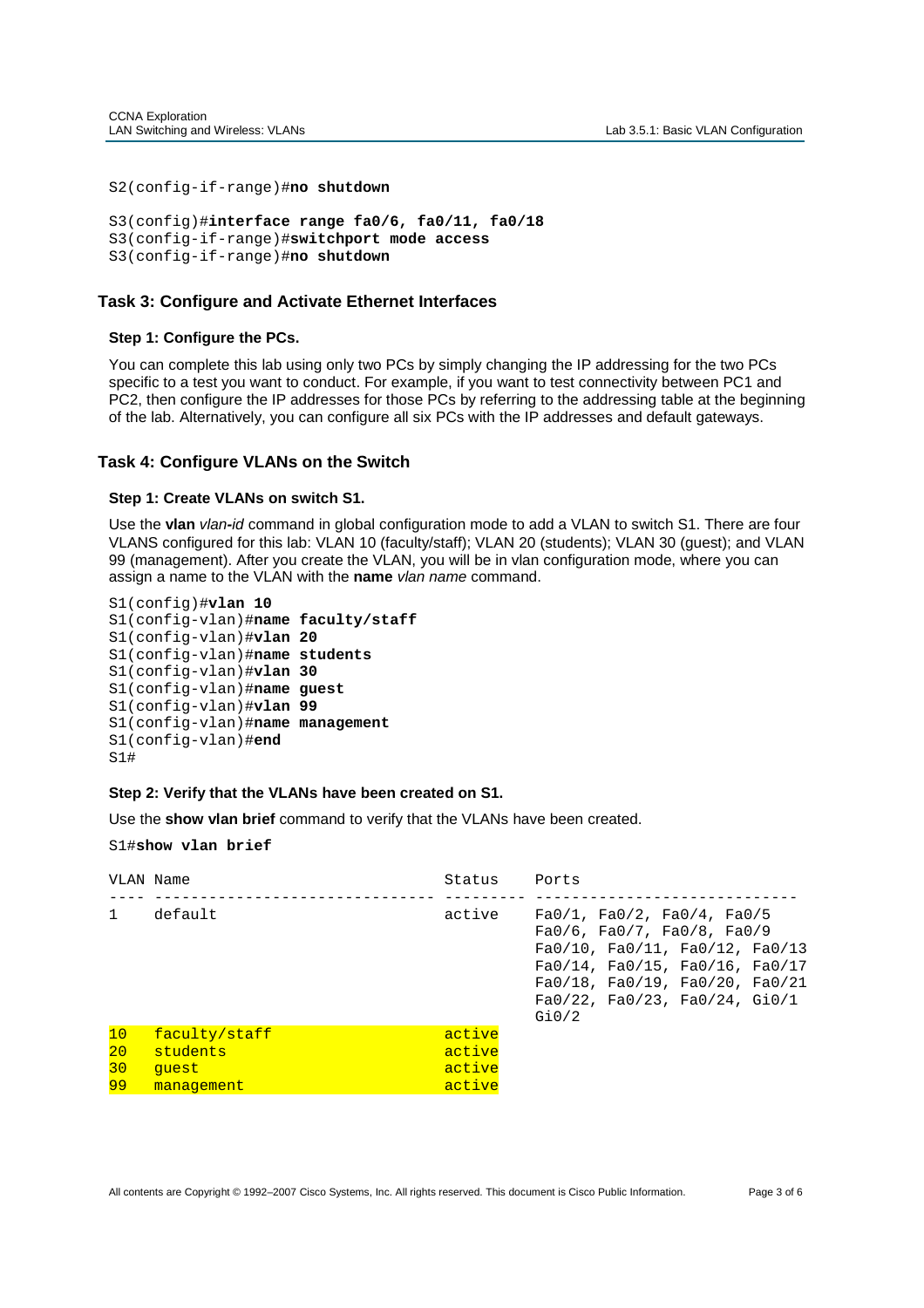### **Step 3: Configure and name VLANs on switches S2 and S3.**

Create and name VLANs 10, 20, 30, and 99 on S2 and S3 using the commands from Step 1. Verify the correct configuration with the **show vlan brief** command.

What ports are currently assigned to the four VLANs you have created?

### **Step 4: Assign switch ports to VLANs on S2 and S3.**

\_\_\_\_\_\_\_\_\_\_\_\_\_\_\_\_\_\_\_\_\_\_\_\_\_\_\_\_\_\_\_

Refer to the port assignment table on page 1. Ports are assigned to VLANs in interface configuration mode, using the **switchport access vlan** vlan-id command. You can assign each port individually or you can use the **interface range** command to simplify this task, as shown here. The commands are shown for S3 only, but you should configure both S2 and S3 similarly. Save your configuration when done.

```
S3(config)#interface range fa0/6-10
S3(config-if-range)#switchport access vlan 30
S3(config-if-range)#interface range fa0/11-17
S3(config-if-range)#switchport access vlan 10 
S3(config-if-range)#interface range fa0/18-24
S3(config-if-range)#switchport access vlan 20 
S3(config-if-range)#end
S3#copy running-config startup-config
Destination filename [startup-config]? [enter] 
Building configuration... 
[OK]
```
**Step 4: Determine which ports have been added.** 

Use the **show vlan id** vlan-number command on S2 to see which ports are assigned to VLAN 10.

Which ports are assigned to VLAN 10?

Note: The **show vlan id** vlan-name displays the same output.

\_\_\_\_\_\_\_\_\_\_\_\_\_\_\_\_\_\_\_\_\_\_\_\_\_\_\_\_\_\_\_\_\_\_\_\_\_\_\_\_\_\_\_\_\_\_\_\_\_\_\_\_\_\_\_

You can also view VLAN assignment information using the **show interfaces** interface **switchport** command.

#### **Step 5: Assign the management VLAN.**

A management VLAN is any VLAN that you configure to access the management capabilities of a switch. VLAN 1 serves as the management VLAN if you did not specifically define another VLAN. You assign the management VLAN an IP address and subnet mask. A switch can be managed via HTTP, Telnet, SSH, or SNMP. Because the out-of-the-box configuration of a Cisco switch has VLAN 1 as the default VLAN, VLAN 1 is a bad choice as the management VLAN. You do not want an arbitrary user who is connecting to a switch to default to the management VLAN. Recall that you configured the management VLAN as VLAN 99 earlier in this lab.

From interface configuration mode, use the **ip address** command to assign the management IP address to the switches.

S1(config)#**interface vlan 99** S1(config-if)#**ip address 172.17.99.11 255.255.255.0** S1(config-if)#**no shutdown** S2(config)#**interface vlan 99**  S2(config-if)#**ip address 172.17.99.12 255.255.255.0** S2(config-if)#**no shutdown** S3(config)#**interface vlan 99** S3(config-if)#**ip address 172.17.99.13 255.255.255.0**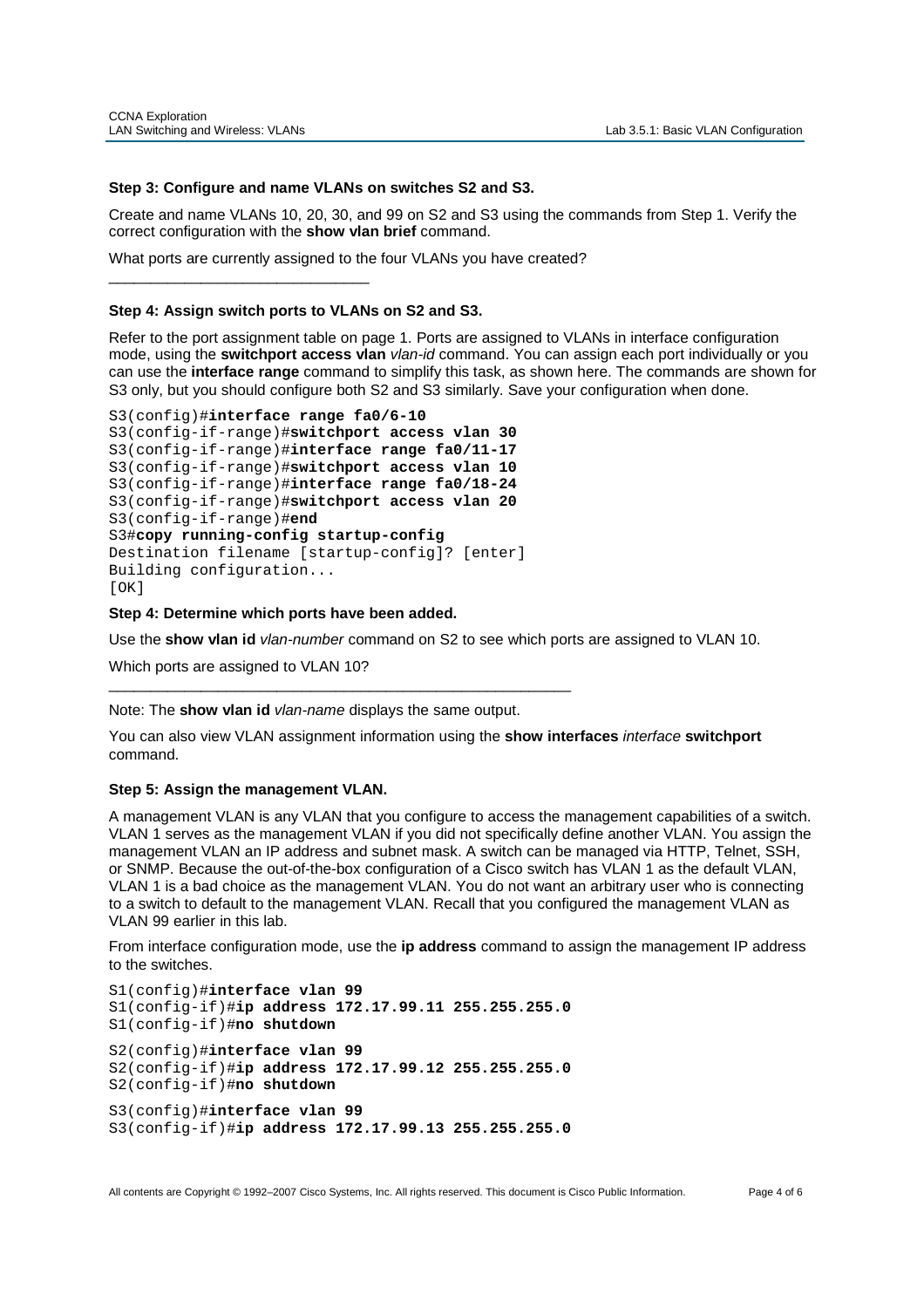#### S3(config-if)#**no shutdown**

Assigning a management address allows IP communication between the switches, and also allows any host connected to a port assigned to VLAN 99 to connect to the switches. Because VLAN 99 is configured as the management VLAN, any ports assigned to this VLAN are considered management ports and should be secured to control which devices can connect to these ports.

## **Step 6**: **Configure trunking and the native VLAN for the trunking ports on all switches.**

Trunks are connections between the switches that allow the switches to exchange information for all VLANS. By default, a trunk port belongs to all VLANs, as opposed to an access port, which can only belong to a single VLAN. If the switch supports both ISL and 802.1Q VLAN encapsulation, the trunks must specify which method is being used. Because the 2960 switch only supports 802.1Q trunking, it is not specified in this lab.

A native VLAN is assigned to an 802.1Q trunk port. In the topology, the native VLAN is VLAN 99. An 802.1Q trunk port supports traffic coming from many VLANs (tagged traffic) as well as traffic that does not come from a VLAN (untagged traffic). The 802.1Q trunk port places untagged traffic on the native VLAN. Untagged traffic is generated by a computer attached to a switch port that is configured with the native VLAN. One of the IEEE 802.1Q specifications for Native VLANs is to maintain backward compatibility with untagged traffic common to legacy LAN scenarios. For the purposes of this lab, a native VLAN serves as a common identifier on opposing ends of a trunk link. It is a best practice to use a VLAN other than VLAN 1 as the native VLAN.

Use the **interface range** command in global configuration mode to simplify configuring trunking.

```
S1(config)#interface range fa0/1-5 
S1(config-if-range)#switchport mode trunk 
S1(config-if-range)#switchport trunk native vlan 99
S1(config-if-range)#no shutdown
S1(config-if-range)#end
S2(config)# interface range fa0/1-5
S2(config-if-range)#switchport mode trunk 
S2(config-if-range)#switchport trunk native vlan 99
S2(config-if-range)#no shutdown
S2(config-if-range)#end
S3(config)# interface range fa0/1-5
S3(config-if-range)#switchport mode trunk 
S3(config-if-range)#switchport trunk native vlan 99
S3(config-if-range)#no shutdown
S3(config-if-range)#end
```
Verify that the trunks have been configured with the **show interface trunk** command.

```
S1#show interface trunk
```

| Port<br>Fa0/1<br>Fa0/2 | Mode<br>on<br>on                                   | Encapsulation<br>802.1q<br>802.1q             | Status<br>trunking<br>trunking | Native vlan<br>99<br>99 |
|------------------------|----------------------------------------------------|-----------------------------------------------|--------------------------------|-------------------------|
| Port<br>Fa0/1<br>Fa0/2 | Vlans allowed on trunk<br>$1 - 4094$<br>$1 - 4094$ |                                               |                                |                         |
| Port<br>Fa0/1<br>Fa0/2 | 1, 10, 20, 30, 99<br>1, 10, 20, 30, 99             | Vlans allowed and active in management domain |                                |                         |